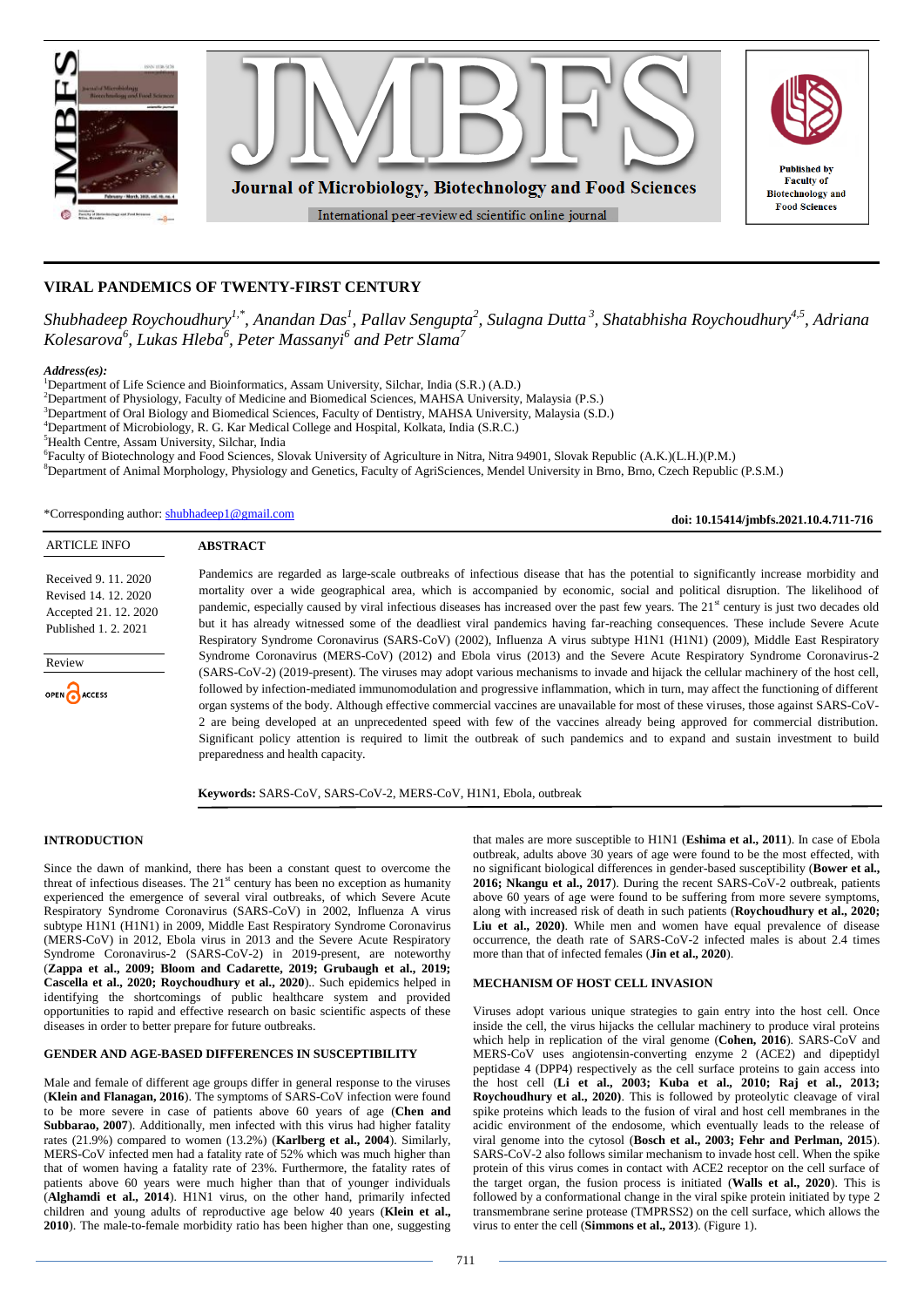H1N1 Influenza A virus undergoes hemagglutinin-mediated binding to the receptor which results in endocytosis through clathrin-dependent manner or through macropinocytosis (**Roy et al., 2000; Rust et al., 2004; Roychoudhury et al., 2020**). This is followed by opening of matrix 2 protein ion channel, which acidifies the inside of the viral particle and subsequently releases viral RNA (**Martin and Helenius, 1991; Rust et al., 2004**). Ebola virus has surface glycoproteins which binds to C-type lectin family of host cell receptors (**Alvarez**  **et al., 2002**). The virus particles are then uptaken by various endocytic pathways, such as caveolin-dependent manner or macropinocytosis (**Alvarez et al., 2002; Nanbo et al., 2010**). This process is dependent on enzyme cathepsin, which cleaves the viral glycoproteins in acidic conditions, thus facilitating internalization of viral genome (**Moller-Tank and Maury, 2014; Lee et al., 2016**). (Figure 1).



Figure 1 Schematic representation of the (A) history of pandemics in 21<sup>st</sup> century, (B) the mechanism of invasion of these deadly organisms and (C) their physiological effects. (H1N1: influenza A virus subtype H1N1, SARS-CoV: severe acute respiratory syndrome coronavirus, MERS-CoV: Middle-East respiratory syndrome coronavirus, SARS-CoV-2: severe acute respiratory syndrome coronavirus 2, ACE2: angiotensin-converting enzyme, TMPRSS2: transmembrane prot ease serine subtype 2, ED: erectile dysfunction).

#### **EFFECTS ON MAJOR PHYSIOLOGICAL PROCESSES**

The respiratory system is a prime target of all these viruses. H1N1 causes acute respiratory disease along with excessive production of pro-inflammatory cytokines, which leads to development of conditions such as pulmonary edema, acute bronchopneumonia, alveolar hemorrhage and acute respiratory distress syndrome (**Zaragoulidis et al., 2011**). The respiratory complications of Ebola virus include tachypnea with increased vascular leakage, which leads to pulmonary edema (**Wolf et al., 2015**). The major effects of SARS-CoV include alveolar collapse, desquamated alveoli, alveolar hyperplasia and damage to bronchial epithelial cells (**Gu et al., 2005**). MERS-CoV causes ground-glass opacities, pleural thickening and fibrosis in patients with moderate frequency (**Ramadan and Shaib, 2019**). SARS-CoV-2 induces mild to moderate pneumonia in patients with severe inflammatory response that affect the host cells (**Mohanty et al., 2020**). It results in tissue damage and microvascular pulmonary thrombosis (**Ciceri et al., 2020**). (Figure 1).

H1N1-infected patients are found to be severely affected by active inflammation and necrosis in myocardial tissue, which later gives rise to dilated cardiomyopathy, myocarditis, acute myocardial infarction, chronic ischemic heart disease and stroke (**Richardson et al., 1996; Onitsuka et al., 2001; Golabchi and Sarrafzadegan, 2010**). Ebola infected patients develop tachycardia with progressive hypotension, decreased ventricular inotropy and decreased contractility of the heart due to the virus-induced cytokine circulation (**Kortepeter et al., 2011**). Cardiovascular complications are also common in SARS-CoV-infected patients, which include tachycardia, brachycardia, cardiac arrhythmia and cardiomegaly (**Yu et al., 2006**). MERS-CoV is also known to cause chronic cardiac disease in moderate frequency (**Assiri et al., 2013**). Patients infected by SARS-CoV-2 have high possibility of experiencing circulatory symptoms such as palpitations, chest tightness and shortness of breath as initial symptoms (**Huang et al., 2020**). (Figure 1).

H1N1 influenza virus can induce severe gastrointestinal (GI) complications such as acute appendicitis, abdominal pain and hemorrhagic gastritis in severe cases, especially in children (**Landi and Coleman, 2008; Adalja and Henderson, 2010**). Ebola- infected patients experience GI necrosis and hemorrhage, which is often accompanied by ulceration in GI tract (**Reisler et al., 2018**). Diarrhea, vomiting, nausea and abdominal pain are the initial symptoms in the early phases of infection in SARS-CoV patients which are followed by regional hemorrhage and lymphocytic infiltration in the gut wall (**Zhang, 2003**). The intestinal epithelial tissue of MERS-CoV- infected patients often shows degeneration and inflammation due to increased viral load (**Zhou et al., 2017**). The effects of SARS-CoV-2 on GI tract is less severe with primary symptoms that include diarrhea, nausea, vomiting and abdominal pain (**Hajifathalian et al., 2020**). (Figure 1).

Severe neurological complications in H1N1-infecetd patients include seizures, acute inflammatory demyelinating polyneuropathy, acute disseminated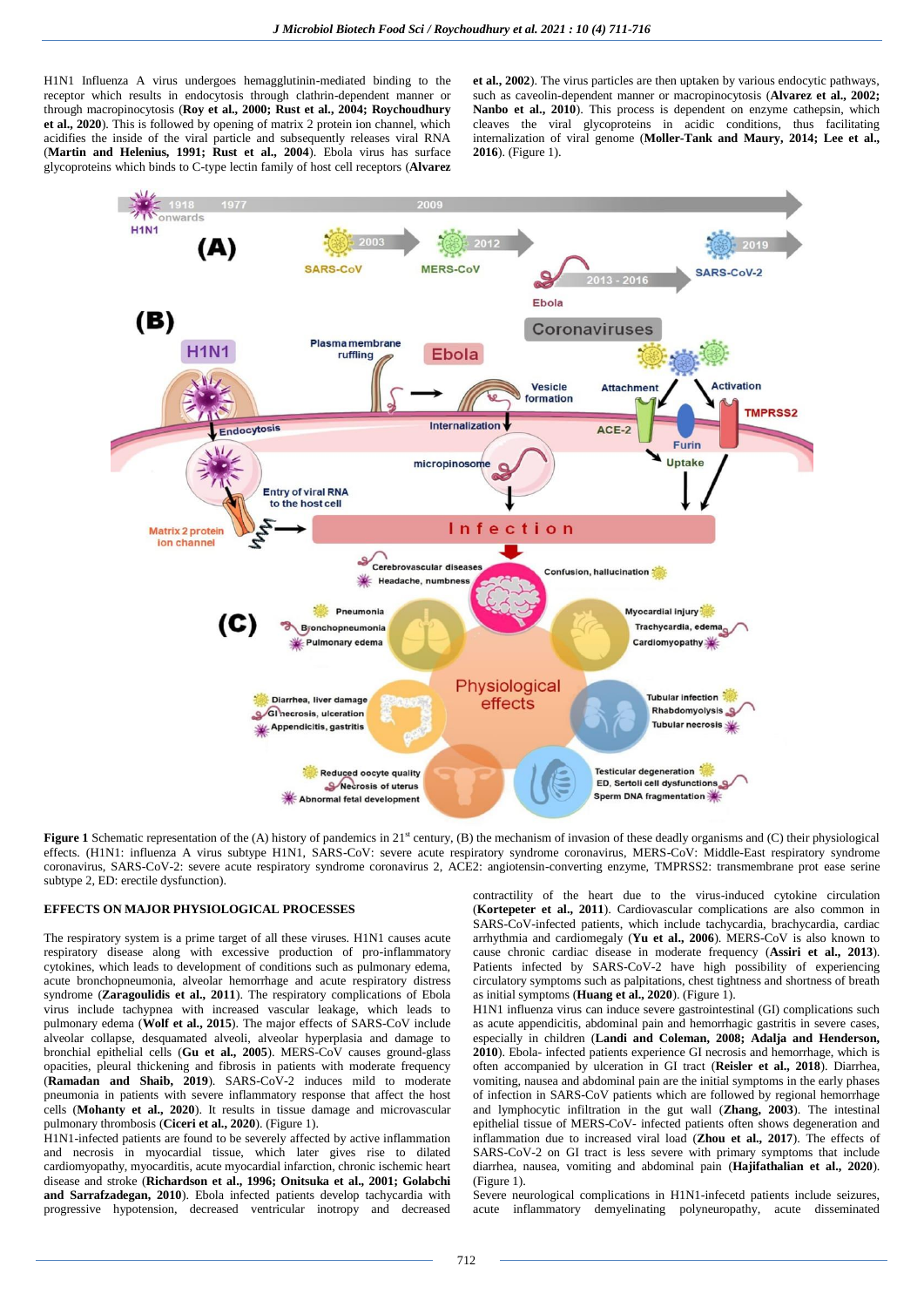encephalomyelitis and alterations in the level of consciousness, ranging from lethargy to coma (**Sulkava et al., 1981; Asadi-Pooya et al., 2011**). Ebola causes infrequent neurologic disorders with severe effects being electrolyte imbalance, shock and coma (**West and von Saint Andre-von Arnim, 2014**). People infected by SARS-CoV developed neurologic symptoms such as seizures, myopathy and rhabdomyolysis [53]. In case of MERS-CoV, infected patients experience neuropathy, delirium and acute cerebrovascular disease (**Kim et al., 2017**). Typical neurological symptoms of SARS-CoV-2-infected patients include headache, epilepsy and confusion, and some patients have a high risk of intracranial hemorrhage, with potential destruction of blood-brain barrier (**Mao et al., 2020**) (Figure 1).

H1N1 influenza virus is known to infect the kidneys, with predominant effect including acute tubular necrosis, myoglobin pigmentation and disseminated intravascular coagulation (**Watanabe, 2013**). Ebola-infected patients frequently experience kidney injury due to increased cytokine production (**Prasad et al., 2019**). SARS-CoV-infected patients often develop acute renal failure in association with indirect causes such as pre-renal factors, hypotension, rhabdomyolysis (**Huang et al., 2005**). Patients infected with MERS-CoV are at risk of developing progressive renal function impairment with most of them are likely to suffer from proteinuria (**Memish et al., 2013**). The most frequent kidney dysfunction in SARS-CoV-2-infected patients is mild to moderate proteinuria, along with disrupted glomerular filtration barrier which results in the increased filtration of plasmatic proteins (**Martinez-Rojas et al., 2020**). (Figure 1).

H1N1 imparts various deleterious effects on the reproductive system of the patient, which include disruption of sperm DNA integrity and production of abnormal sperm with increased risk of infertility in men (**Sergerie et al., 2007**). There is no well-documented effect of Ebola on human reproductive system, but it was found to cause inflammation and necrosis in the uterus of guinea pig model (**Connolly et al., 1999**). The direct effect of SARS-CoV on male reproductive system include marked decrease in serum testosterone levels, along with a significant reduction in the ratio of testosterone to luteinizing hormone (LH) and the ratio of follicle-stimulating hormone (FSH) to LH (**Ma et al., 2020**). SARS-CoV-2-induced oxidative damage may lead to membrane lipid peroxidation and sperm DNA fragmentation, which negatively impacts spermatogenesis and spermiogenesis. Furthermore, sperm count and seminal volume are lowered, which may adversely affect reproductive outcomes and ultimately lead to infertility in males (**Sengupta and Dutta, 2020**). (Figure 1).

#### **VACCINE DEVELOPMENT**

Vaccines against SARS-CoV-2 are being developed at an unprecedented speed (**Roychoudhury et al., 2020**). As of 29<sup>th</sup> December 2020, 172 vaccine candidates are in pre-clinical development and 60 vaccine candidates are in clinical trial phases, 11 of which are in phase 3 clinical trial stage (**WHO, 2020**). An adenovirus vector vaccine 'Sputnik V' developed by The Gamaleya National Center for Epidemiology and Microbiology, which is currently undergoing a phase 3 clinical became the first registered SARS-CoV-2 vaccine on 11 August 2020 (**National Geographic, 2020**). Subsequently, an mRNA vaccine 'BNT162b2' developed by Pfizer and BioNTech currently undergoing phase 3 trials received temporary authorization from the UK Medicines and Healthcare products Regulatory Agency on  $2<sup>nd</sup>$  December 2020 and a week later on  $8<sup>th</sup>$ December 2020, Margaret Keenan, a 90 years old woman became the first person to receive a vaccine against SARS-CoV-2 (**Roychoudhury et al., 2020; BBC, 2020**). Pfizer is expecting to produce globally up to 1.3 billion doses of vaccine in 2021 with the help of its extensive US and European manufacturing networks (**Pfizer, 2020**). The Pfizer/BioNTech vaccine has also become the first vaccine to get emergency validation from the World Health Organization (WHO) paving way for countries worldwide to quickly approve its import and distribution (**France 24, 2020**). As of 3rd January 2021, more than 12 million vaccine doses have already been administered in 30 countries with the USA leading the tally with 4.28 million doses (**Bloomberg, 2021**). The University of Oxford and AstraZeneca have developed a non-replicating viral vector designated 'ChAdOx1 nCoV-19', which is also under a phase 3 clinical trial [66]. An Indian company called Bharat Biotech has prepared an inactivated viral vaccine which is undergoing phase 3 trials (**National Geographic, 2020**). On 3rd January 2021, the drugs regulatory authority in India have approved the emergency use of two coronavirus vaccines developed by the AstraZeneca with Oxford University and by Bharat Biotech (**BBC, 2021**). Three American companies, Moderna Therapeutics, Johnson and Johnson and Novavax has independently developed three vaccine candidates namely 'mRNA-1273', 'JNJ-78436735' and 'NVX-CoV2373' respectively, all of which are currently undergoing phase 3 trials (**National Geographic, 2020**). The USA is managing state allocations of Pfizer/BioNTech vaccine as well as Moderna's shot, with the goal of getting 20 million doses distributed by early January (**Bloomberg, 2021**). Four Chinese companies, Sinovac, Cansino Biologics, Anhui Zhifei Longcom Biopharmaceutical Company and Sinopharm has independently developed four vaccine candidates which are also in phase 3 clinical trials (**National Geographic, 2020**). All these vaccine candidates have shown potent immune response in previous trial phases (**National Geographic, 2020**).

During the development of SARS-CoV vaccine, live-attenuated virus, liveattenuated recombinant virus, recombinant modified vaccinia virus Ankara, recombinant non-replicating adenovirus, virus-like particles and a combination of DNA, recombinant viral vector and viral peptides were used but the process was later decelerated owing to the lack of suitable animal models for testing (**Orellama, 2004; Tang et al., 2004; Sutton and Subbarao, 2015**). Similar cases were seen during the development of MERS-CoV vaccine, where the animals developed immunological response but exhibited limited viral replication and clinical manifestation of the disease (**Sutton and Subbarao, 2015**). However, protein-based vaccines and a combination of DNA and protein-based vaccines have shown some degree of long-term protection in mice and macaques (**Zhao et al., 2017**). Two types of vaccines have been available for H1N1 influenza, which included trivalent inactivated vaccine and live attenuated influenza vaccine with the latter being more effective in children over 2 years (CDC, 2020). On 19<sup>th</sup> December 2019, the Ebola virus vaccine 'Ervebo' was announced by the US Food and Drug Administration (FDA), which is a recombinant, replication-competent vaccine (**FDA, 2019**).

#### **LESSONS LEARNED FROM THE VIRAL EPIDEMICS**

The above-mentioned viral outbreaks that took place during the twenty-first century so far have made it clear that the global population needs to be prepared for such emergencies to act appropriately and to restore both the health and economic sector of the affected countries. By analyzing the impacts and by taking lessons from these epidemics, mankind can reduce the magnitude of damages for future outbreaks (**Heymann and Rodier, 2004**).

One of the most important lessons learned from the outbreaks was the need of early detection and prompt reporting of cases of any disease with a potential of international spread. During the SARS-CoV epidemic, a resolution was passed by the WHO requesting the affected countries to report cases promptly so that the international spread could be stopped (**Heymann and Rodier, 2004**). Similar approach was critical for the control of MERS-CoV spread as well (**Saeed et al., 2017**). Centers for Disease Control and Prevention (CDC) has adopted aggressive measures to stop the spread of SARS-CoV-2 by identifying the early cases arriving in the USA from affected countries (**Patel and Jernigan, 2020**). During H1N1 epidemic, early incident rates were not properly reported by the officials in Mexico which resulted in steep increase in infected cases during the latter part of the year (**WHO, 2009; Chong et al., 2014**). Similar situation arose during Ebola outbreak when national and international shortcomings of early disease detection fueled the emergence of public health crisis (**Woolhouse et al., 2015**).

In the wake of a global health crisis, international collaborations hold immense importance to contain the outbreak. During SARS-CoV outbreak, long-term international collaborations helped to understand the mode of transmission of the virus and the clinical spectrum of the disease (**Heymann and Rodier, 2004**). As a result of collaborative research during MERS-CoV epidemic, prioritization of the search for an appropriate vaccine as well as effective medications for the treatment was demonstrated (**Zyoud, 2016**). To eradicate the ongoing SARS-CoV-2 pandemic, global efforts are now focused on understanding its properties and etiopathology to develop interventions, including vaccines and specific treatments (**Frazer, 2020**). During H1N1 outbreak also, various institutions worked collectively in response to the global pandemic which led to its end after a year of its emergence (**People.cn, 2020**). The clinical trials of Ebola vaccine were supported by improved coordination among international stakeholders, researchers and regulators (**Keusch et al., 2017**).

A strong healthcare system is a prerequisite for a country to tackle an epidemic large magnitude. The SARS-CoV epidemic exposed weakened health facilities with problems, such as requirements for isolation wards, long periods of intensive care, mass screening, contact tracing, active surveillance and quarantine facilities (**Heymann and Rodier, 2004**). The ongoing SARS-CoV-2 epidemic has stretched the carrying capacity of healthcare systems to the extreme extent, which made it clear that much more efficient healthcare facilities are to be established, especially by the developing countries to contain a pandemic of such magnitude in future (**Kretchy et al., 2021**). The H1N1 pandemic substantially impacted healthcare systems of the world, particularly through an increased burden on the emergency departments of hospitals, which experienced a high surge in inpatient admissions (**Rubinson et al., 2013**). During Ebola epidemic, lack of robust healthcare facility was one of the prime reasons behind the failure of early containment of the epidemic in West Africa (**Dentico, 2014**).

Effective application of proper interventions, the burden on healthcare system can be substantially lowered during the time of pandemic. Standard public health intervention strategies were followed during SARS and MERS-CoV outbreak, which included treating patients with antiviral drugs, following social distancing norms and implementing quarantine measures (**Heymann and Rodier, 2004**). Although the vaccines for SARS-CoV-2 have already been registered, nonvaccine interventions such as remdesivir and dexamethasone are being tested, until the commencement of large-scale immunization programs (**Dong et al., 2020**). During the H1N1 pandemic, both pharmaceutical and social distancing interventions were recommended by the WHO and other countries, which slowed the rate of transmission (**Halder et al., 2010**). Similarly, a combined action of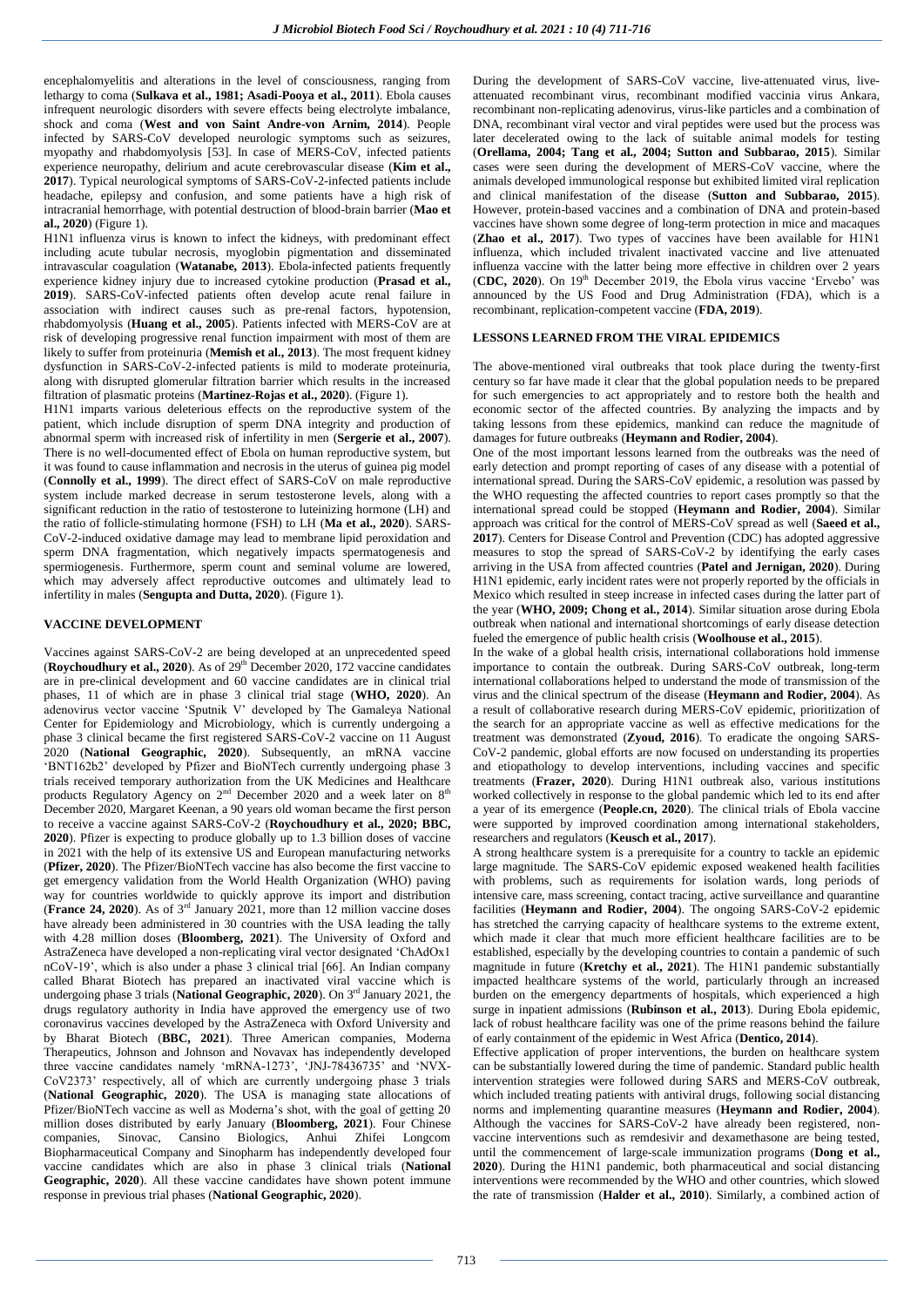several intervention strategies was responsible for preventing the spread of Ebola (**Kirsch et al., 2017**).

#### **CONCLUSION**

Emergence and reemergence of infectious viral diseases pose serious threats to both global public health and economy. All the previous epidemics and the ongoing SARS-CoV-2 pandemic has caused deleterious consequences for health, social and economic aspects of low as well as high- income countries. The global approach should focus on stopping the spread of the disease while an effective vaccine is developed, which calls for global collaboration.

**Conflict of interest**: The authors declare no conflict of interest.

#### **REFERENCES**

Adalja, A.A., & Henderson, D.A. (2010). Original antigenic sin and pandemic (H1N1) 2009. *Emerging infectious diseases,* 16(6), 1028–1029. <https://doi.org/10.3201/eid1606.091653>

Alghamdi, I. G., Hussain, I. I., Almalki, S. S., Alghamdi, M. S., Alghamdi, M. M., & El-Sheemy, M. A. (2014). The pattern of Middle East respiratory syndrome coronavirus in Saudi Arabia: a descriptive epidemiological analysis of data from the Saudi Ministry of Health. *International journal of general medicine*, *7*, 417–423[. https://doi.org/10.2147/IJGM.S67061](https://doi.org/10.2147/IJGM.S67061)

Alvarez, C.P., Lasala, F., Carrillo, J., Muniz, O., Corbi, A.L., & Delgado, R. (2002). C-type lectins DC-SIGN and L-SIGN mediate cellular entry by ebola virus in cis and in trans. *Journal of virology,* 76(13), 6841–6844. <https://doi.org/10.1128/JVI.76.13.6841-6844.2002>

Asadi-Pooya, A.A., Yaghoubi, E., Niksereshi, A., Moghadami, M., & Honarvar, B. (2011). The neurological manifestations of H1N1 influenza infection; diagnostic challenges and recommendations. *Iranian journal of medical science,* 36(1), 36–39.

Assiri, A., Al-Tawfiq, J.A., Al-Rabeeah, A.A., Al-Rabiah, F.A., Al-Hajjar, S., Al-Barrak, A.... Memish, Z.A. (2013). Epidemiological, demographic, and clinical characteristics of 47 cases of Middle East respiratory syndrome coronavirus disease from Saudi Arabia: A descriptive study. *Lancet infecious. diseases,* 13(9), 752–761[. https://doi.org/10.1016/S1473-3099\(13\)70204-4](https://doi.org/10.1016/S1473-3099(13)70204-4)

BBC News. India. Coronavirus. (2021). India approves vaccines from Bharat Biotech and Oxford/AstraZeneca [https://www.bbc.com/news/world-asia-india-](https://www.bbc.com/news/world-asia-india-55520658)[55520658](https://www.bbc.com/news/world-asia-india-55520658) (accessed on 3 January 2021)

Bloom, D. E., & Cadarette, D. (2019). Infectious Disease Threats in the Twenty-First Century: Strengthening the Global Response. *Frontiers in immunology*, *10*, 549[. https://doi.org/10.3389/fimmu.2019](https://doi.org/10.3389/fimmu.2019)

Bloomberg. (2021). More than 10.8 million shots given: Covid-19 vaccine tracker. Available online: [https://www.bloomberg.com/graphics/covid-vaccine](about:blank)[tracker-global-distribution/](about:blank) (accessed on 3 January 2021).

Bosch, B.J., van der Zee, R., de Haan, C.A.M., & Rottier, P.J.M. (2003). The coronavirus spike protein is a class I virus fusion protein: Structural and functional characterization of the fusion core complex. *Journal of virology,* 77, 8801–8811[. https://doi.org/10.1128/JVI.77.16.8801-8811.2003](https://doi.org/10.1128/JVI.77.16.8801-8811.2003)

Bower, H., Johnson, S., Bangura, M. S., Kamara, A., Kamara, O., Mansaray, S. H....Glynn, J. R. (2016). Exposure-Specific and Age-Specific Attack Rates for Ebola Virus Disease in Ebola-Affected Households, Sierra Leone. *Emerging Infectious Diseases*, *22*(8), 1403-1411[. https://doi.org/10.3201/eid2208.160163](https://doi.org/10.3201/eid2208.160163)

British Broadcasting Corporation (BBC). (2020). Covid-19 Vaccine: First Person Receives Pfizer Jab in UK. Available online: [https://www.bbc.com/news/uk-](about:blank)[55227325](about:blank) (accessed on 1 January 2021).

Cascella, M., Rajnik, M., Cuomo, A., Dulebohn, S. C., & Di Napoli, R. (2020). Features, Evaluation, and Treatment of Coronavirus. In *StatPearls*. StatPearls Publishing.

Centers for Disease Control and Prevention (CDC). (2020). The nasal spray flu vaccine (live attenuated influenza vaccine [LAIV]). Available online: [https://www.cdc.gov/flu/about/qa/nasalspray.htm](about:blank) (accessed on 2 January 2021).

Chen, J., & Subbarao, K. (2007). The Immunobiology of SARS\*. *Annual review of immunology*, *25*, 443–472. <https://doi.org/10.1146/annurev.immunol.25.022106.141706>

Chong, K. C., Fong, H. F., & Zee, C. Y. (2014). Estimating the incidence reporting rates of new influenza pandemics at an early stage using travel data from the source country. *Epidemiology and infection*, *142*(5), 955–963. <https://doi.org/10.1017/S0950268813002550>

Ciceri, F., Beretta, L., Scandroglio, A. M., Colombo, S., Landoni, G., Ruggeri, A., Peccatori, J., D'Angelo, A., De Cobelli, F., Rovere-Querini, P., Tresoldi, M., Dagna, L., & Zangrillo, A. (2020). Microvascular COVID-19 lung vessels obstructive thromboinflammatory syndrome (MicroCLOTS): an atypical acute respiratory distress syndrome working hypothesis. *Critical care and resuscitation: journal of the Australasian Academy of Critical Care Medicine*, *22*(2), 95–97. Advance online publication.

Cohen F.S. (2016). How viruses invade cells. *Biophysics journal*, 110(5), 1028– 1032[. https://doi.org/10.1016/j.bpj.2016.02.006](https://doi.org/10.1016/j.bpj.2016.02.006)

Connolly, B.M., Steele, K.E., Davis, K.J., Geisbert, T.W., Kell, W.M., Jaax, N.K., & Jahrling, P.B. (1999). Pathogenesis of experimental ebola virus infection in guinea pig. *The journal of infectious diseases,* 179(1), S203–S217. <https://doi.org/10.1086/514305>

Dentico N. (2014). Ebola e il governo mondiale della salute [Ebola and the global governance of health]. *Recenti progressi in medicina*, *105*(11), 405–406. <https://doi.org/10.1701/1680.18396>

Dong, L., Hu, S., & Gao, J. (2020). Discovering drugs to treat coronavirus disease 2019 (COVID-19). *Drug discoveries & therapeutics,* 14(1), 58–60. <https://doi.org/10.5582/ddt.2020.01012>

Eshima, N., Tokumaru, O., Hara, S., Bacal, K., Korematsu, S., Tabata, M., Karukaya, S., Yasui, Y., Okabe, N., & Matsuishi, T. (2011). Sex- and age-related differences in morbidity rates of 2009 pandemic influenza A H1N1 virus of swine origin in Japan  $PloS$  one 6(4) e19409. swine origin in Japan. *PloS one*, *6*(4), e19409. <https://doi.org/10.1371/journal.pone.0019409>

Fehr, A. R., & Perlman, S. (2015). Coronaviruses: an overview of their replication and pathogenesis. *Methods in molecular biology (Clifton, N.J.)*, *1282*, 1–23[. https://doi.org/10.1007/978-1-4939-2438-7\\_1](https://doi.org/10.1007/978-1-4939-2438-7_1)

Food and Drug Administration (FDA). (2019). First FDA-approved vaccine for the prevention of Ebola virus disease, marking a critical milestone in public health preparedness and response. Available online: [https://www.fda.gov/news](about:blank)[events/press-announcements/first-fda-approved-vaccine-prevention-ebola-virus](about:blank)[disease-marking-critical-milestone-public-health](about:blank) (accessed on 2 January 2021).

France 24. (2020). WHO grants emergency use approval for Pfizer Covid-19 vaccine. Available online: [https://www.france24.com/en/health/20201231-who](about:blank)[gives-emergency-approval-for-pfizer-vaccine-1](about:blank) (accessed on 3 January 2021).

Frazer I.H. (2020). Collaboration in the war against viruses: A multidisciplinary international effort. *Innovation*, 1(1), 100011. international effort. *Innovation*, 1(1), <https://doi.org/10.1016/j.xinn.2020.04.011>

Golabchi, A., & Sarrafzadegan, N. (2010). What every cardiologist should know about H1N1?. *ARYA atherosclerosis,* 6, 118–121.

Grubaugh, N. D., Ladner, J. T., Lemey, P., Pybus, O. G., Rambaut, A., Holmes, E. C., & Andersen, K. G. (2019). Tracking virus outbreaks in the twenty-first century. *Nature microbiology*, *4*(1), 10–19. [https://doi.org/10.1038/s41564-018-](https://doi.org/10.1038/s41564-018-0296-2) [0296-2](https://doi.org/10.1038/s41564-018-0296-2)

Gu, J., Gong, E., Zhang, B., Zheng, J., Gao, Z., Zhong, Y.… Leong, A. S. (2005). Multiple organ infection and the pathogenesis of SARS. *The Journal of experimental medicine*, *202*(3), 415–424[. https://doi.org/10.1084/jem.20050828](https://doi.org/10.1084/jem.20050828)

Hajifathalian, K., Mahadev, S., Schwartz, R. E., Shah, S., Sampath, K., Schnoll-Sussman, F., Brown, R. S., Jr, Carr-Locke, D., Cohen, D. E., & Sharaiha, R. Z. (2020). SARS-COV-2 infection (coronavirus disease 2019) for the gastrointestinal consultant. *World journal of gastroenterology*, *26*(14), 1546– 1553[. https://doi.org/10.3748/wjg.v26.i14.1546](https://doi.org/10.3748/wjg.v26.i14.1546)

Halder, N., Kelso, J.K., & Milne, G.J. (2010). Analysis of the effectiveness of interventions used during the 2009 A/H1N1 influenza pandemic. *BMC public health,* 10, 168[. https://doi.org/10.1186/1471-2458-10-168](https://doi.org/10.1186/1471-2458-10-168)

Heymann, D.L.; Rodier, G. SARS: Lessons from a new disease. In *Learning From SARS: Preparing for the Next Disease Outbreak*; Knobler, S., Mahmoud, A., Lemon, S., Mack, A., Sivitz, L., Oberholtzer, K., Eds.; The National Academic Press: Washington, DC, USA, 2004; pp. 234–246.

Huang, C., Wang, Y., Li, X., Ren, L., Zhao, J., Hu, Y…. Cao, B. (2020). Clinical features of patients infected with 2019 novel coronavirus in Wuhan, China. *Lancet*, 395(10223), 497–506[. https://doi.org/10.1016/S0140-6736\(20\)30183-5](https://doi.org/10.1016/S0140-6736(20)30183-5)

Huang, J.-W., Chen, K.-Y., Tsai, H.-B., Wu, V.-C., Yang, Y.-F., Wu, M.-S., Chu, T.-S., & Wu, K.-D. (2005). Acute renal failure in patients with severe acute respiratory syndrome. *Journal of the formosan medical association,* 104, 891– 896.

Jin, J. M., Bai, P., He, W., Wu, F., Liu, X. F., Han, D. M., Liu, S., & Yang, J. K. (2020). Gender Differences in Patients With COVID-19: Focus on Severity and Mortality. *Frontiers in public health*, 8, 152.  $M$ ortality. *Frontiers* 

<https://doi.org/10.3389/fpubh.2020.00152>

Karlberg, J., Chong, D. S., & Lai, W. Y. (2004). Do men have a higher case fatality rate of severe acute respiratory syndrome than women do?. *American journal of epidemiology*, *159*(3), 229–231[. https://doi.org/10.1093/aje/kwh056](https://doi.org/10.1093/aje/kwh056)

Keusch, G.; McAdam, K.; Cuff, P.A.; Mancher, M.; Busta, E.R. Strengthening capacity for response and research. *In Integrating Clinical Research into Epidemic Response: The Ebola Experience*; Keusch, G., McAdam, K., Cuff, P.A., Mancher, M., Busta, E.R., Eds.; The National Academic Press: Washington, DC, USA, 2017; pp. 155–198.

Kim, J. E., Heo, J. H., Kim, H. O., Song, S. H., Park, S. S., Park, T. H., Ahn, J. Y., Kim, M. K., & Choi, J. P. (2017). Neurological Complications during Treatment of Middle East Respiratory Syndrome. *Journal of clinical neurology (Seoul, Korea)*, *13*(3), 227–233[. https://doi.org/10.3988/jcn.2017.13.3.227](https://doi.org/10.3988/jcn.2017.13.3.227)

Kirsch, T.D., Moseson, H., Massaquoi, M., Nyenswah, T., Goodermote, R., Rodriguez-Barrquer, I., Lessler, J., Cumings, D.A.T., & Peters, D.H. (2017). Impact of interventions and the incidence of ebola virus disease in Liberiaimplications for future epidemics. *Health policy and planning,* 32(2), 205–214. <https://doi.org/10.1093/heapol/czw113>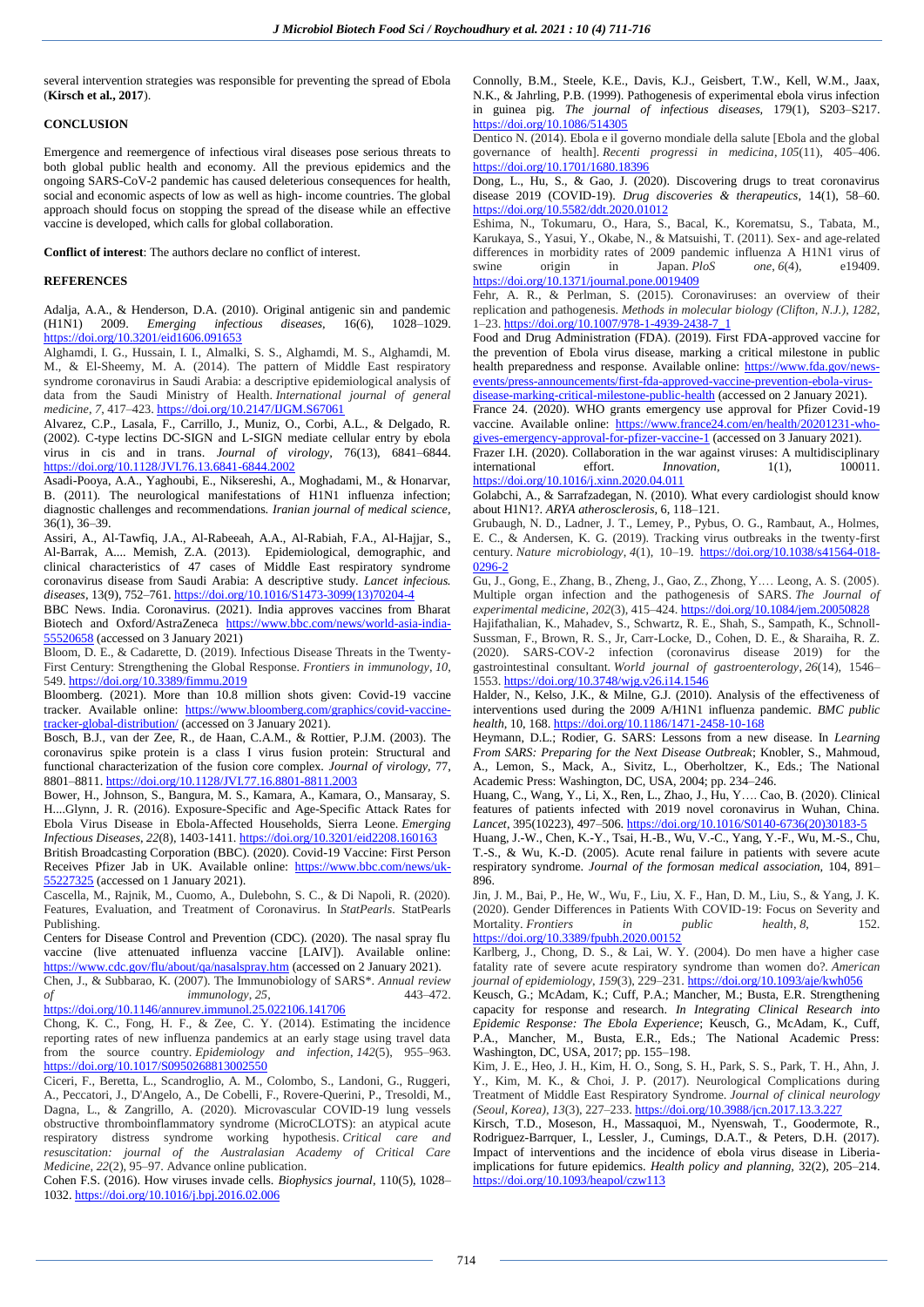Klein, S. L., Passaretti, C., Anker, M., Olukoya, P., & Pekosz, A. (2010). The impact of sex, gender and pregnancy on 2009 H1N1 disease. *Biology of Sex Differences*, *1*(1), 5. <https://doi.org/10.1186/2042-6410-1-5>

Klein, S., & Flanagan, K. (2016). Sex differences in immune responses. *Nature review immunology,* 16**,** 626–638[. https://doi.org/10.1038/nri.2016.90](https://doi.org/10.1038/nri.2016.90)

Kortepeter, M. G., Lawler, J. V., Honko, A., Bray, M., Johnson, J. C., Purcell, B. K., Olinger, G. G., Rivard, R., Hepburn, M. J., & Hensley, L. E. (2011). Realtime monitoring of cardiovascular function in rhesus macaques infected with Zaire ebolavirus. *The Journal of infectious diseases*, *204 Suppl 3*, S1000–S1010. <https://doi.org/10.1093/infdis/jir337>

Kretchy, I. A., Asiedu-Danso, M., & Kretchy, J. P. (2021). Medication management and adherence during the COVID-19 pandemic: Perspectives and experiences from low-and middle-income countries. *Research in social & administrative pharmacy: RSAP*, *17*(1), 2023–2026. <https://doi.org/10.1016/j.sapharm.2020.04.007>

Kuba, K., Imai, Y., Ohto-Nakanishi, T., & Penninger, J. M. (2010). Trilogy of ACE2: a peptidase in the renin-angiotensin system, a SARS receptor, and a partner for amino acid transporters. *Pharmacology & therapeutics*, *128*(1), 119– 128[. https://doi.org/10.1016/j.pharmthera.2010.06.003](https://doi.org/10.1016/j.pharmthera.2010.06.003)

Landi, K.K., & Coleman, A.T. (2008). Sudden death in toddlers caused by influenza B infection: A report of two cases and a review of the literature. *Journal of forensic sciences,* 53(1), 213–215. [https://doi.org/10.1111/j.1556-](https://doi.org/10.1111/j.1556-4029.2007.00604.x) [4029.2007.00604.x](https://doi.org/10.1111/j.1556-4029.2007.00604.x)

Lau, K.-K., Yu, W.-C., Chu, C.-M., Lau, S.-T., Sheng, B., & Yuen, K.-Y. (2004). Possible central nervous system infection by SARS coronavirus. *Emerging infectious disease,* 10(2), 342–344[. https://doi.org/10.3201/eid1002.030638](https://doi.org/10.3201/eid1002.030638)

Lee, J., Gregory, S. M., Nelson, E. A., White, J. M., & Tamm, L. K. (2016). The Roles of Histidines and Charged Residues as Potential Triggers of a Conformational Change in the Fusion Loop of Ebola Virus Glycoprotein. *PloS one*, *11*(3), e0152527.<https://doi.org/10.1371/journal.pone.0152527>

Li, W., Moore, M. J., Vasilieva, N., Sui, J., Wong, S. K., Berne, M. A., Somasundaran, M., Sullivan, J. L., Luzuriaga, K., Greenough, T. C., Choe, H., & Farzan, M. (2003). Angiotensin-converting enzyme 2 is a functional receptor for the SARS coronavirus. Nature,  $426(6965)$ , 450–454. the SARS coronavirus. *Nature*, 426(6965), <https://doi.org/10.1038/nature02145>

Liu, Y.; Mao, B.; Liang, S.; Yang, J.-W.; Lu, H.-W.; Chai, Y.-H…. Xu, J.-F. (2020). Association between age and clinical characteristics and outcomes of COVID-19. *European respiratory journal,* 55(5), 2001112. <https://doi.org/10.1183/13993003.01112-2020>

Ma, L., Xie, W., Li, D., Shi, L., Mao, Y., Xiong, Y., Zhang, Y., & Zhang, M. Effect of SARS-CoV-2 infection upon male gonadal function: A single centerbased study. *MedRxiv* <https://doi.org/10.1101/2020.03.21.20037267>

Mao, L., Jin, H., Wang, M., Hu, Y., Chen, S., He, Q., Chang, J., Hong, C., Zhou, Y., Wang, D., Miao, X., Li, Y., & Hu, B. (2020). Neurologic Manifestations of Hospitalized Patients With Coronavirus Disease 2019 in Wuhan, China. *JAMA neurology*, *77*(6), 683–690[. https://doi.org/10.1001/jamaneurol.2020.1127](https://doi.org/10.1001/jamaneurol.2020.1127)

Martin, K., & Helenius, A. (1991). Nuclear transport of influenza virus ribonucleoproteins: The viral matrix protein (M1) promotes export and inhibits import. *Cell*, 67(1), 117–130[. https://doi.org/10.1016/0092-8674\(91\)90576-K](https://doi.org/10.1016/0092-8674(91)90576-K)

Martinez-Rojas, M.A., Vega-Vega, O., & Bobadilla, N.A. (2020). Is the kidney a target of SARS-CoV-2?. *American journal of physiology renal physiology,*  318(6), F1454–F1462[. https://doi.org/10.1152/ajprenal.00160.2020](https://doi.org/10.1152/ajprenal.00160.2020)

Memish, Z.A., Zumla, A.I., Al-Hakeem, R.F., Al-Rabeeah, A.A., & Stephens, G.M. (2013). Family cluster of Middle East respiratory syndrome coronavirus infections. *The new England journal of medicine,* 368, 2487–2494. <https://doi.org/10.1056/NEJMoa1303729>

Mohanty, S.K., Satapathy, A., Naidu, M.M., Mukhopadhyay, S., Sharma, S., Barton, L.M…. Parwani, A.V. (2020). Severe acute respiratory syndrome coronavirus-2 (SARS-CoV-2) and coronavirus disease 19 (COVID-19)- anatomic pathology perspective on current knowledge. *Diagnostic Pathology*, 15, 103. <https://doi.org/10.1186/s13000-020-01017-8>

Moller-Tank, S., & Maury, W. (2014). Phosphatidylserine receptors: Enhancers of enveloped virus entry and infection. *Virology*, 468, 565–580. <https://doi.org/10.1016/j.virol.2014.09.009>

Nanbo, A., Imai, M., Watanabe, S., Noda, T., Takhashi, K., Neumann, G., Halfmann, P., & Kawaoka, Y. (2010). Ebolavirus is internalized into host cells via macropinocytosis in a viral glycoprotein-dependent manner. *PLoS Pathogen,*  6(9), e1001121[. https://doi.org/10.1371/journal.ppat.1001121](https://doi.org/10.1371/journal.ppat.1001121)

National Geographic. (2020). Dozens of COVID-19 Vaccines Are in Development. Here Are the Ones to Follow—3 September 2020. Available [https://www.nationalgeographic.com/science/health-and-human](about:blank)[body/human-diseases/coronavirus-vaccine-tracker-how-they-work-latest](about:blank)[developments-cvd/](about:blank) (accessed on 1 January 2021).

Nkangu, M.N., Olatunde, O.A. & Yaya, S. (2017). The perspective of gender on the Ebola virus using a risk management and population health framework: a scoping review. *Infectious Disease of Poverty,* 6**,** 135. <https://doi.org/10.1186/s40249-017-0346-7>

Onitsuka, H., Imamura, T., Miyamoto, N., Shibata, Y., Kashiwagi, T., Ayabe, T…. Eto, T. (2001). Clinical manifestations of influenza a myocarditis during

the influenza epidemic of winter 1998–1999. *Journal of cardiology,* 37(6), 315– 323.

Orellana C. (2004). Phase I SARS vaccine trial in China. *Lancet infectious disease,* 4(7), 388[. https://doi.org10.1016/S1473-3099\(04\)01072-2](https://doi.org10.1016/S1473-3099(04)01072-2)

Patel, A., & Jernigan, D.B. (2020). 2019-nCOV CDC response team initial public health response and interim clinical guidance for the 2019 novel coronavirus outbreak—United States, 31 December 2019—4 February 2020. *Morbidity and mortality weekly rep*ort *MMWR,* 69(5), 140–146. <https://doi.org/10.15585/mmwr.mm6905e1>

People.cn. (2020). Developed Countries Rush to Buy Influenza (H1N1) Vaccines, Leaving Poor Countries Worried about Epidemic Control. Available online: [http://medicine.people.com.cn/GB/9732375.html](about:blank) (accessed on 2 January 2021).

Pfizer. (2020). Manufacturing and distributing the COVID-19 vaccine. Available online: [https://www.pfizer.com/products/coronavirus/manufacturing-and](about:blank)[distribution](about:blank) (accessed on 2 January 2021).

Prasad, N., Novak, J. E., & Patel, M. R. (2019). Kidney Diseases Associated With Parvovirus B19, Hanta, Ebola, and Dengue Virus Infection: A Brief Review. *Advances in chronic kidney disease*, *26*(3), 207–219. <https://doi.org/10.1053/j.ackd.2019.01.006>

Raj, V. S., Mou, H., Smits, S. L., Dekkers, D. H., Müller, M. A., Dijkman, R., Muth, D., Demmers, J. A., Zaki, A., Fouchier, R. A., Thiel, V., Drosten, C., Rottier, P. J., Osterhaus, A. D., Bosch, B. J., & Haagmans, B. L. (2013). Dipeptidyl peptidase 4 is a functional receptor for the emerging human coronavirus-EMC. *Nature*, *495*(7440), 251–254. <https://doi.org/10.1038/nature12005>

Ramadan, N., & Shaib, H. (2019). Middle East respiratory syndrome coronavirus (MERS-CoV): A review. *Germs*, *9*(1), 35–42. <https://doi.org/10.18683/germs.2019.1155>

Reisler, R., Zeng, X., Schellhase, C., Bearss, J., Warren, T., Trefry, J., … Cardile, A. (2018). Ebola Virus Causes Intestinal Tract Architectural Disruption and Bacterial Invasion in Non-Human Primates. *Viruses*, *10*(10), 513. <https://doi.org/10.3390/v10100513>

Richardson, P., McKenna, W., Bristow, M., Maisch, B., Mautner, B., O'Connell, J., Olsen, E., Thiene, G., Goodwin, J., Gyarfas, I., Martin, I., & Nordet, P. (1996). Report of the 1995 World Health Organization/International Society and Federation of Cardiology Task Force on the Definition and Classification of cardiomyopathies. *Circulation*, *93*(5), 841–842.

## <https://doi.org/10.1161/01.cir.93.5.841>

Roy, A.M., Parker, J.S., Parrish, C.R., & Whittaker, G.R. (2000). Early stages of influenza virus entry into Mv-1 lung cells: Involvement of dynamin. *Virology*, 267(1), 17–28[. https://doi.org/10.1006/viro.1999.0109](https://doi.org/10.1006/viro.1999.0109)

Roychoudhury, S., Das, A., Sengupta, P., Dutta, S., Roychoudhury, S., Choudhury, A. P., Ahmed, A., Bhattacharjee, S., & Slama, P. (2020). Viral Pandemics of the Last Four Decades: Pathophysiology, Health Impacts and Perspectives. *International journal of environmental research and public health*, *17*(24), 9411[. https://doi.org/10.3390/ijerph17249411](https://doi.org/10.3390/ijerph17249411)

Rubinson, L., Mutter, R., Viboud, C., Hupert, N., Uyeki, T., Creanga, A…. Lurie, N. (2013). Impact of the fall 2009 influenza A(H1N1) pdm09 pandemic on US hospitals. *Medical care,* 51(3), 259–265. <https://doi.org/10.1097/MLR.0b013e31827da8ea>

Rust, M. J., Lakadamyali, M., Zhang, F., & Zhuang, X. (2004). Assembly of endocytic machinery around individual influenza viruses during viral entry. *Nature structural & molecular biology*, *11*(6), 567–573. <https://doi.org/10.1038/nsmb769>

Saeed, A.A.B., Abedi, G.R., Alzahrani, A.G., Salameh, I., Abdirizak, F., Alhakeem, R…. Gerber, S.I. (2017). Surveillance and testing for Middle East respiratory syndrome coronavirus, Saudi Arabia, April 2015–February 2016. *Emerging infectious disease,* 23(4), 682–685. <https://doi.org/10.3201/eid2304.161793>

Sengupta, P., & Dutta, S. (2020). Does SARS-CoV-2 infection cause sperm DNA fragmentation? Possible link with oxidative stress. *The European journal of contraception & reproductive health care : the official journal of the European Society* of *Contraception*, 25(5), 405–406. *Contraception*, 25(5), <https://doi.org/10.1080/13625187.2020.1787376>

Sergerie, M., Mieusset, R., Croute, F., Daudin, M., & Bujan, L. (2007). High risk of temporary alteration of semen parameters after recent acute febrile illness. Fertility and sterility, 88(4), 970.e1-970.e9707. illness. *Fertility and sterility*, *88*(4), 970.e1–970.e9707. <https://doi.org/10.1016/j.fertnstert.2006.12.045>

Simmons, G., Zmora, P., Gierer, S., Heurich, A., & Pöhlmann, S. (2013). Proteolytic activation of the SARS-coronavirus spike protein: cutting enzymes at the cutting edge of antiviral research. *Antiviral research*, *100*(3), 605–614. <https://doi.org/10.1016/j.antiviral.2013.09.028>

Sulkava, R., Rissanen, A., & Pyhala, R. (1981). Post-influenzal encephalitis during the influenza A outbreak in 1979/1980. J*. Neurology, neurosurgery and psychiatry*, 44(2), 161–163[. https://doi.org/10.1136/jnnp.44.2.161](https://doi.org/10.1136/jnnp.44.2.161)

Sutton, T. C., & Subbarao, K. (2015). Development of animal models against emerging coronaviruses: From SARS to MERS coronavirus. *Virology*, *479-480*, 247–258[. https://doi.org/10.1016/j.virol.2015.02.030](https://doi.org/10.1016/j.virol.2015.02.030)